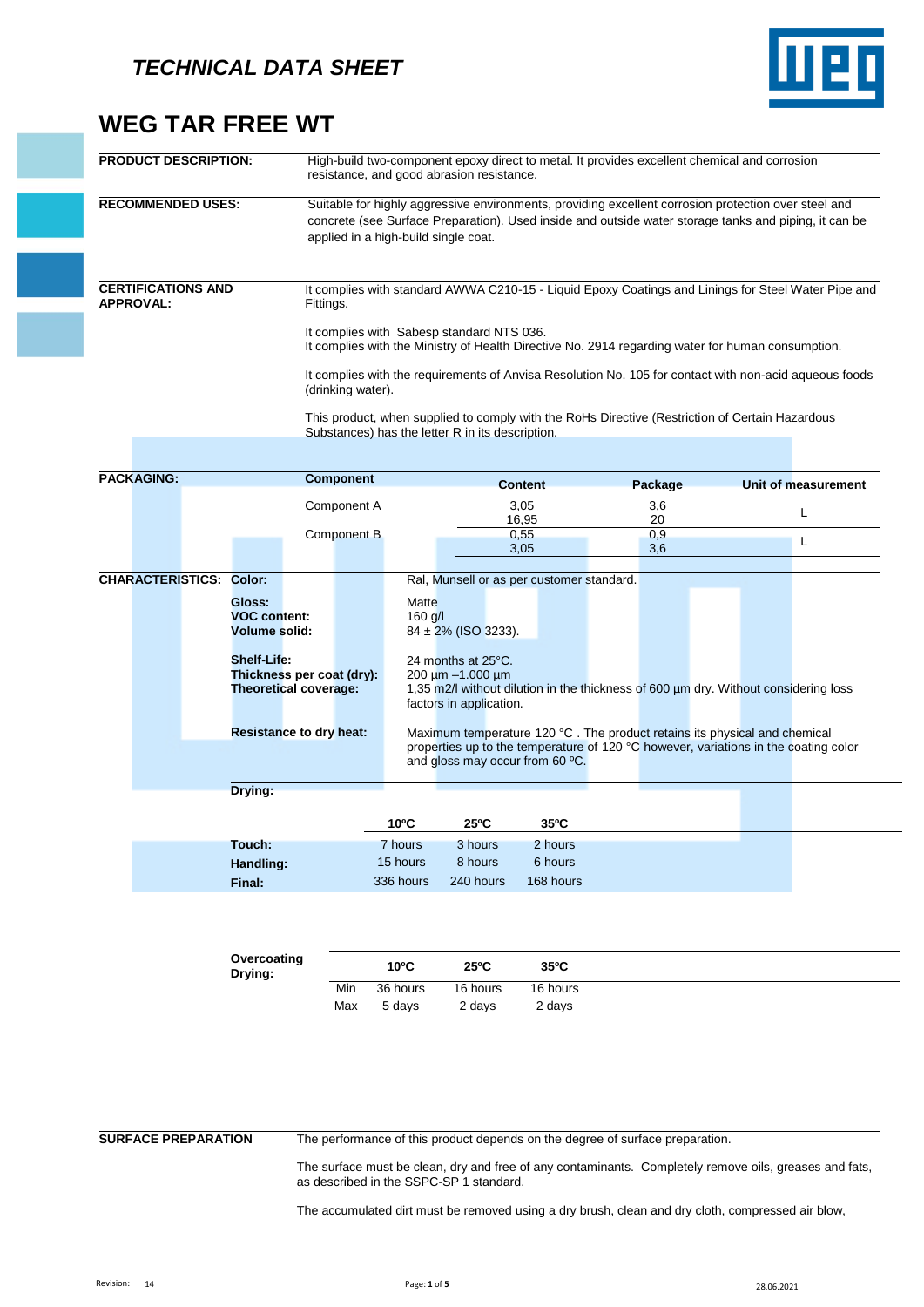

vacuum cleaner and/or with the combination of such items, and the soluble salts must be removed through wash with a great quantity of fresh water, preferably with low pressure (up to 5,000 psi) according to SSPC-SP 12/NACE No. 5.

### **Surface treatment through Abrasive Blasting process**

The maximum content of soluble impurities on the blasted surface according to the test described in ISO 8502-6 and distilled water must not exceed a measured conductivity according to ISO 8502-9 corresponding to a maximum content of 20 mg/cm² (2 μg/cm2) in immersed or buried areas.

Execute the abrasive blasting to near white metal, Sa 2 ½ grade of the ISO 8501-1 visual standard (A Sa 2 ½, B Sa 2 ½, C Sa 2 ½ and D Sa 2 ½) or according to SSPC-SP 10/NACE No. 2, SSPC-VIS 1 visual standard (A SP 10, B SP 10, C SP 10, D SP 10, G1 SP 10, G2 SP 10, G3 SP 10).

It is recommended a roughness profile between 60 and 85 μm.

Inspect the newly blasted surface observing the presence of surface flaws that could become apparent after this stage, adopting appropriate actions to mitigate such defects through grinding, weld filling and/or epoxy putty.

In case of oxidation on the substrate from the end of the abrasive blasting to the beginning of the coating application, the surface must be blasted again until reaching the specified visual standard.

For areas close to sea air, it is necessary to wash the surface with fresh water at low pressure (minimum 3,000 psi) before the abrasive blasting. And in some cases it is necessary to repeat the washing procedure after the abrasive blasting to remove possible soluble contaminants settled on the surface proceeding with a new abrasive blasting.

### **Surface treatment through the manual mechanical cleaning process**

Execute manual mechanical cleaning for carbon steel surfaces that present the oxidation grades C or D, according to the SSPC-VIS 3 visual standard. For surfaces previously painted that present grades E, F or G according to standard SSPC-VIS 3.

**NOTE:** The manual mechanical cleaning process is only recommended for small areas.

**NOTE:** If it is not possible to execute the manual mechanical cleaning process, as an alternative the surface can be prepared with commercial abrasive blasting, grade Sa 2 of the ISO 8501-1 visual standard (C Sa 2 and D Sa 2) or according to SSPC-SP 6/NACE No. 3, SSPC-VIS 1 visual standard (C SP 6, D SP 6).

Treat the surface mechanically until obtaining at least grade St 3 of the ISO 8501-1 visual standard or according to SSPC-SP 11; the SSPC-VIS 3 visual standard can be used as an aid.

### **Application over primer**

**NOTE:** Observe the product overcoating interval to apply the next coat. In case the maximum overcoating interval has been exceeded, it is necessary to manually/mechanically sand the surface to break the gloss of the previous coat and clean the sanding residues so as to provide better adhesion between the coats.

#### **Treatment of Steel Carbon Surfaces**

Hard superficial layers (for example, layers resulting from flame cut) must be removed by grinding it before beginning the abrasive blasting.

All the welds must be inspected e, if necessary, be repaired before the ending of the abrasive blasting. Porosity, cavities, weld splashes, etc. must be repaired by means of proper mechanical treatment or weld repair; in the other areas, round the sharp edges ( $r \ge 2$  mm, ISO 8501-3).

### **Concrete Surface Treatment**

For further information, refer to the Concrete Surfaces Preparation and Application Manual.

Observe the overcoating interval between the coats of the sealer or primer for the application of the product. If the overcoating time is exceeded, sand as described in the sealer or primer data sheet.

This product should be directly applied to a sealer or primer recommended for concrete surfaces, in order to compose a suitable coating system. For the correct application of the sealer/primer, refer to its data sheet.

The performance of this product is related to the degree of surface preparation. The surface must be clean, solid, free of any kind of contaminants, totally dry and rough enough to allow adhesion of the protection system.

No coating of any kind can be directly applied to the concrete floor or subfloor with curing accelerator additives, unless representative tests indicate the possibility of satisfactory adhesion of the coating system.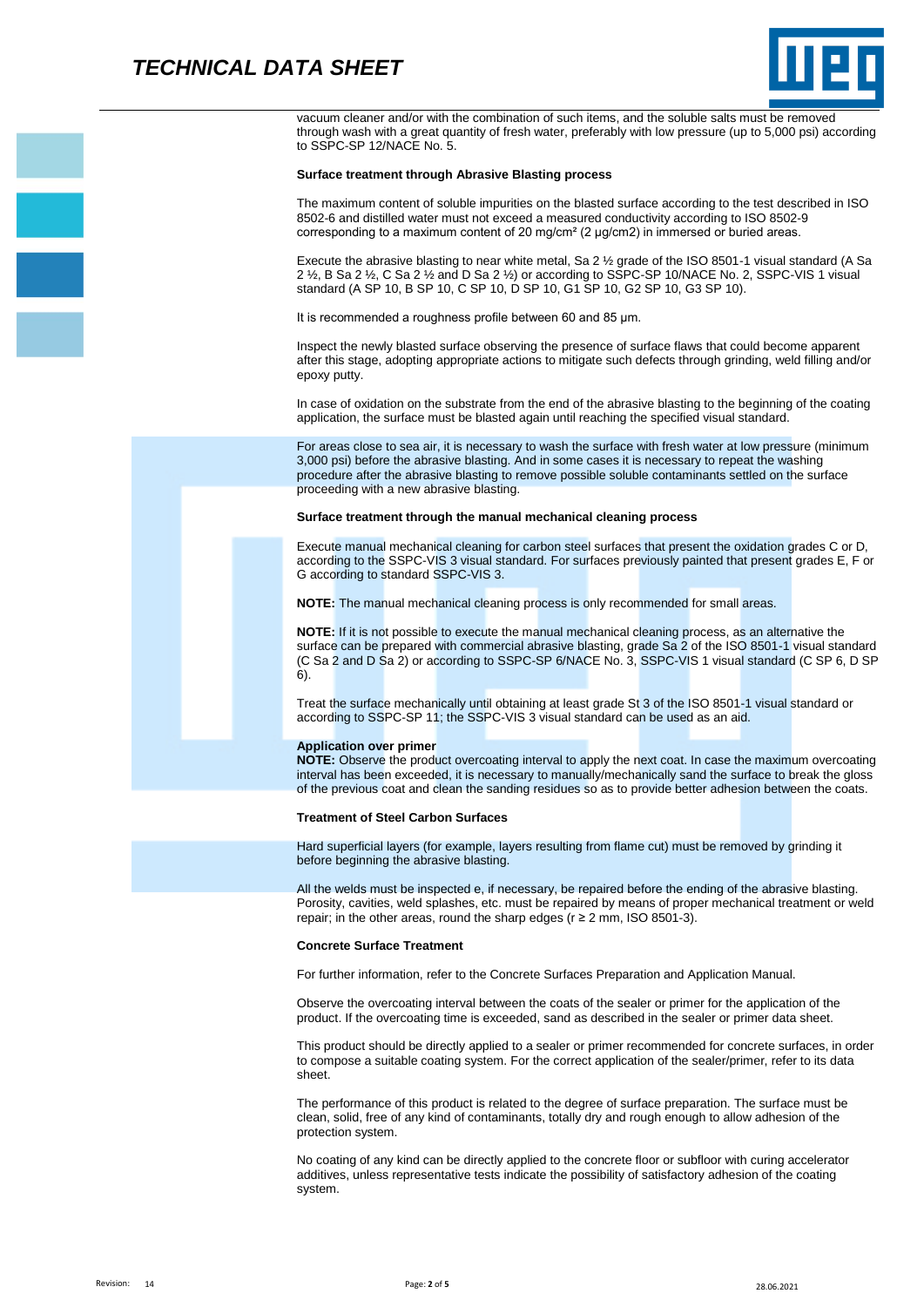# *TECHNICAL DATA SHEET*



|                                       | No type of coating or painting must be applied, without the concrete (or subfloor of sand and cement<br>mortar) being totally dry and cured for at least 28 days in normal climatic conditio.                                                                                                                                              |
|---------------------------------------|--------------------------------------------------------------------------------------------------------------------------------------------------------------------------------------------------------------------------------------------------------------------------------------------------------------------------------------------|
|                                       | Coatings should not be directly applied to floors contaminated with oil or aggressive products. The floor<br>must be effectively cleaned. In case the application is done over residues of such contaminants, the<br>coating film may come off, and other flaws and defects may occur.                                                     |
|                                       | Coating over old concrete only with recommendation of WEG Technical Department.                                                                                                                                                                                                                                                            |
|                                       | The application of the product must be carried out as directed by our technical department in order to<br>obtain the best performance. The assessment of factors such as surface conditions, roughness, quantity<br>of contaminants and other characteristics is essential for the proper execution of the surface preparation.            |
|                                       | For further information, consult WEG Technical Department.                                                                                                                                                                                                                                                                                 |
| PREPARATION FOR<br><b>APPLICATION</b> | <b>Mixture</b><br>Homogenize the contents of each component with mechanical or pneumatic stirring (A and B). Check<br>there are no sediment settled at the bottom of the package. Add component B to component A, at the<br>recommended proportion (volume), under stirring, until complete homogenization, observing the mixing<br>ratio. |
|                                       | <b>Mixing ratio (Volume)</b>                                                                                                                                                                                                                                                                                                               |
|                                       | 5.5 A X 1 B.                                                                                                                                                                                                                                                                                                                               |
|                                       | <b>Diluent</b>                                                                                                                                                                                                                                                                                                                             |
|                                       | <b>Epoxy diluent 3005</b>                                                                                                                                                                                                                                                                                                                  |
|                                       | <b>Dilution</b><br>Depending on the application method, dilute at most. 5%                                                                                                                                                                                                                                                                 |
|                                       | Do not dilute with solvents that are not allowed by local legislation and do not exceed the recommended<br>dilution percentage.                                                                                                                                                                                                            |
|                                       | Only add the diluent after complete mixing of components $A + B$ .                                                                                                                                                                                                                                                                         |
|                                       | The quantity of diluent may vary depending on the type of equipment used and the ambient conditions<br>during the application.                                                                                                                                                                                                             |
|                                       | Excessive dilution of the coating may affect the formation and aspect of the film and not allow to reach the<br>specified thickness.                                                                                                                                                                                                       |
|                                       | Pot life of the mixture (25°C)                                                                                                                                                                                                                                                                                                             |
|                                       | 1 h 30 min<br>The pot life is reduced with a higher room temperature.                                                                                                                                                                                                                                                                      |
|                                       | The pot-life test is performed according to the Brazilian standard ABNT NBR 15742; however, different<br>volumes of coating prepared at once combined with different ambient and coating temperatures will<br>influence the pot life, and different results than those mentioned in this data sheet may be found.                          |
|                                       | Induction time (25°C)<br>No induction time required.                                                                                                                                                                                                                                                                                       |
|                                       | In hot areas, we recommend consulting WEG Technical Department.                                                                                                                                                                                                                                                                            |
| <b>APPLICATION FORMS</b>              | The data below is a guide, and similar equipment may be used.                                                                                                                                                                                                                                                                              |
|                                       | In the spray application, make a 50% overlap in each gun pass, concluding with a cross pass. This<br>technique is used to avoid uncovered and unprotected areas and to obtain a suitable aesthetic finish.                                                                                                                                 |
|                                       | Recoat all sharp edges, cracks and weld beads with a brush to prevent premature failures in these areas.                                                                                                                                                                                                                                   |
|                                       | Changes in nozzle sizes and pressures may be necessary to improve spraying characteristics.<br>Before application, check if the equipment and its components are clean and in best condition.<br>Purge the compressed air line to prevent contamination of the coating.                                                                    |
|                                       | After mixing two-component products, if there are stops in the application, and pot life is exceeded (the<br>coating shows variation in fluidity) it can no longer be diluted for further application.                                                                                                                                     |
|                                       | The data below is a guide, and similar equipment may be used.                                                                                                                                                                                                                                                                              |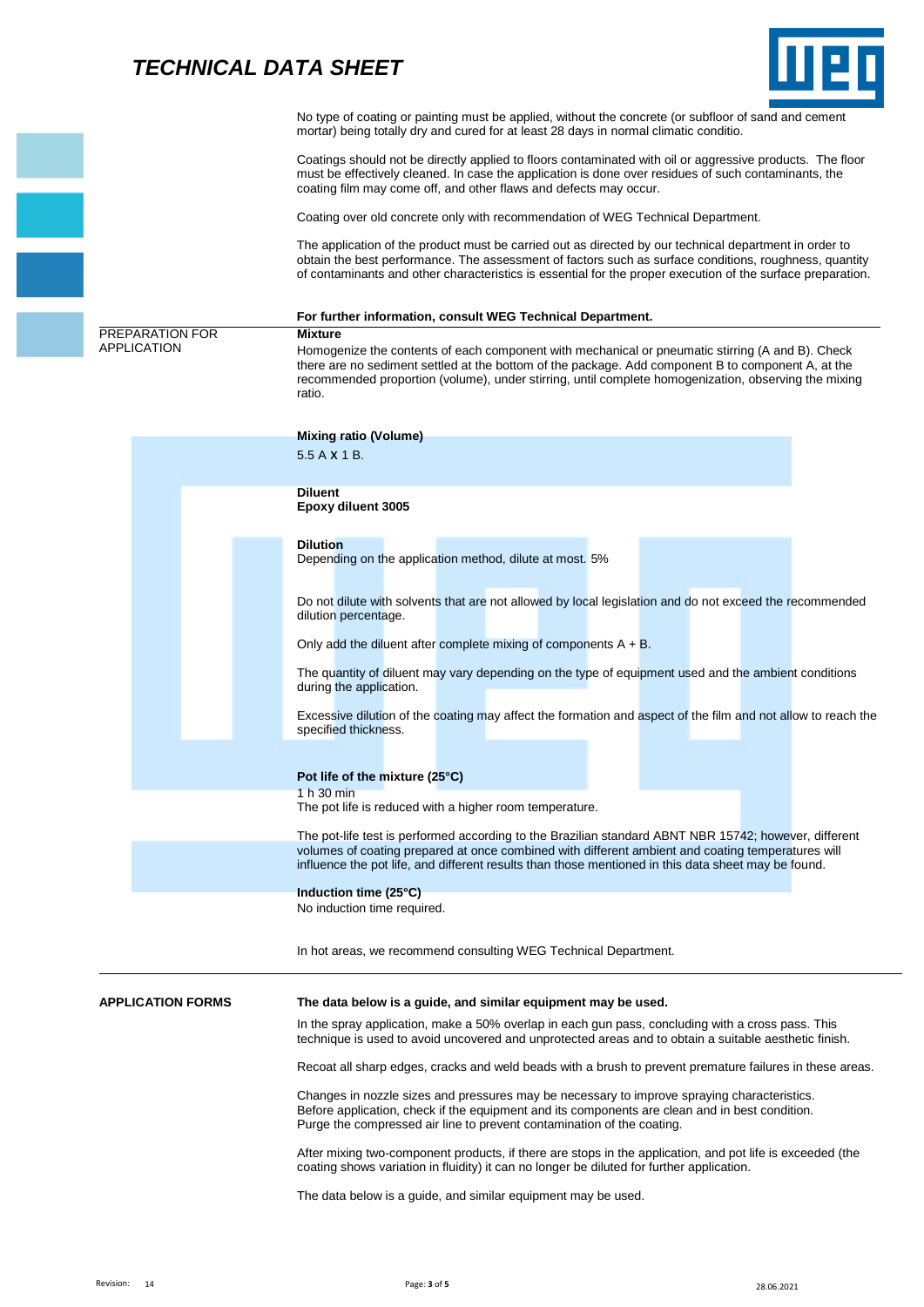## *TECHNICAL DATA SHEET*



|                                                 | <b>Conventional gun:</b><br>Gun:<br>Fluid nozzle:<br>Air cap:<br>Atomization pressure:<br>Pressure in the tank:<br>Dilution: | JGA 502/3 Devilbiss or equivalent<br>EX<br>704<br>50 - 70 psi<br>10 - 20 psi<br>5%                                                                                                                                                                                                                                                                                                                                                                                                                                                                                                                                                        |
|-------------------------------------------------|------------------------------------------------------------------------------------------------------------------------------|-------------------------------------------------------------------------------------------------------------------------------------------------------------------------------------------------------------------------------------------------------------------------------------------------------------------------------------------------------------------------------------------------------------------------------------------------------------------------------------------------------------------------------------------------------------------------------------------------------------------------------------------|
|                                                 | <b>Airless Gun:</b><br>Use Airless:<br>Fluid pressure:<br>Hose:<br>Nozzle:                                                   | Use at least pump 60: 1<br>$3500 - 4500$ psi<br>1/4" internal diameter<br>$0,019" - 0,023"$                                                                                                                                                                                                                                                                                                                                                                                                                                                                                                                                               |
|                                                 | Brush:<br>brush 75 to 100 mm wide for larger surfaces and 25 to 38 mm for touch up.                                          | Only recommended for touch up small areas or stripe coat (screws, nuts, weld and sharp edges). Use a                                                                                                                                                                                                                                                                                                                                                                                                                                                                                                                                      |
|                                                 | <b>Roller:</b><br>for epoxy coatings.                                                                                        | Only recommended for small areas or retouching. Use a thin nap, seamless sheepskin or microfiber roller                                                                                                                                                                                                                                                                                                                                                                                                                                                                                                                                   |
|                                                 | according to the recommended film thickness per coat.                                                                        | For application with brush and/or roller, two or more passes may be necessary to obtain a uniform layer                                                                                                                                                                                                                                                                                                                                                                                                                                                                                                                                   |
|                                                 | <b>Cleaning the equipment:</b><br>Epoxy diluent 3005                                                                         |                                                                                                                                                                                                                                                                                                                                                                                                                                                                                                                                                                                                                                           |
| NOTE:                                           | Clean all equipment immediately after use.<br>cleaning difficult.<br>delays.                                                 | Do not leave catalyzed product in contact with the equipment used in the application, because the coating<br>will vary in fluidity at temperatures above specificated in the pot life and will cure faster, making the<br>Furthermore, it is a good working practice to periodically wash the spray equipment along the day. The<br>cleaning frequency will depend on the amount sprayed, temperature and elapsed time, including all                                                                                                                                                                                                     |
| <b>PERFORMANCE IN THE</b><br><b>APPLICATION</b> | temperatures or drying the coating outdoor.                                                                                  | For a good performance of the product, we recommend following the directions below:<br>Variations in color, aspect and gloss (more noticeable in dark colors) may occur, as well as delay in curing<br>and low coating performance, when applied during periods of high air relative humidity, rainy days, low<br>Epoxy-based products are known by having excellent anti-corrosion properties and low resistance to<br>sunlight exposure. In situations of exposure of the film to the weather, over time it will present a loss of<br>gloss known as chalking and its shade will change as a consequence. Remember that even undergoing |
|                                                 | such chalking, the film anti-corrosion protection is not impaired.<br>between coats eliminating settled impurities.          | In paintings carried out in front of the sea, if exposed to sea air, we recommend to wash with fresh water                                                                                                                                                                                                                                                                                                                                                                                                                                                                                                                                |
|                                                 |                                                                                                                              | Depending on the application method and conditions, thicknesses of up to 1000 microns can be obtained.                                                                                                                                                                                                                                                                                                                                                                                                                                                                                                                                    |
|                                                 | dry outdoors.                                                                                                                | It should not be applied in adverse conditions, such as air relative humidity above 85% or on condensed<br>surfaces. Small variations in color, appearance and gloss of the coated parts may occur in periods of high<br>air relative humidity, rainy days, at low temperatures or in situations where the coated parts are placed to                                                                                                                                                                                                                                                                                                     |
|                                                 | affecting the anti-corrosion performance.                                                                                    | The product will change color when placed outdoors and exposed to temperatures above 120 °C, without                                                                                                                                                                                                                                                                                                                                                                                                                                                                                                                                      |
|                                                 |                                                                                                                              | We recommend coating only if the surface temperature is at least 3 °C above the dew point temperature.                                                                                                                                                                                                                                                                                                                                                                                                                                                                                                                                    |
|                                                 | Do not apply the product after the pot life has expired.                                                                     |                                                                                                                                                                                                                                                                                                                                                                                                                                                                                                                                                                                                                                           |
|                                                 | and application.                                                                                                             | For better application properties, the coating temperature should be between 21 - 27 °C prior to the mixing                                                                                                                                                                                                                                                                                                                                                                                                                                                                                                                               |
|                                                 | surfaces may show differences.                                                                                               | In coatings with variation in application method in the same job, the final aspect and gloss of the painted                                                                                                                                                                                                                                                                                                                                                                                                                                                                                                                               |
|                                                 |                                                                                                                              | The temperature of the substrate, the weather and environmental conditions during the application and<br>during the curing of the product, and the thickness of the coat may interfere in the product drying time.                                                                                                                                                                                                                                                                                                                                                                                                                        |
| <b>COMPATIBILITY OF SYSTEMS</b>                 | For further information, consult WEG Technical Department.                                                                   | The primer overcoating interval should be respected before applying the topcoat. If the maximum                                                                                                                                                                                                                                                                                                                                                                                                                                                                                                                                           |
| <b>AND MAINTENANCE</b>                          |                                                                                                                              | recommended overcoating interval is exceeded, manual/mechanical sanding is necessary to break the                                                                                                                                                                                                                                                                                                                                                                                                                                                                                                                                         |